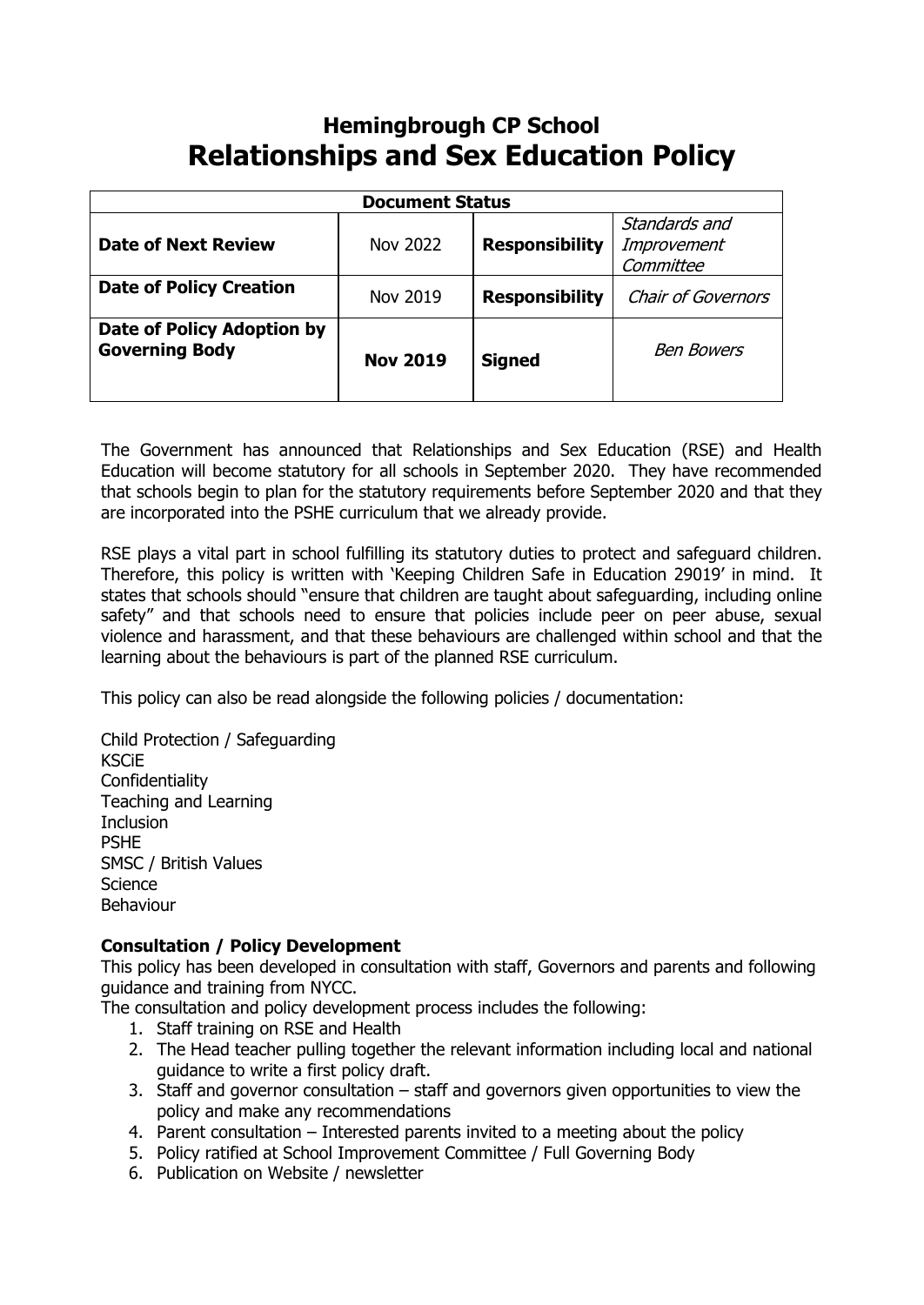### **Definition – What is RSE?**

RSE is about the emotional, social and cultural development of children and involves learning about relationships, sexual health, sexuality, healthy lifestyles, diversity, personal identity and physical aspects of growing up.

RSE involves a combination of sharing information and exploring issues and values. RSE is not about promoting sexual activity.

RSE supports pupils to gain accurate information, develop skills and form positive beliefs, values and attitudes.

RSE gives children essential skills for building positive, engaging, respectful and nonexploitative relationships and staying safe both on and offline.

RSE enables children to take responsibility for their body, relationships, reproduction, sexual health and wellbeing.

### **Values and Ethos**

The schools' vision, values, ethos and curriculum drivers support a safe learning environment for RSE.

At Hemingbrough CP School our Vision is:

"An inclusive school where all children strive to be the best that they can be, becoming lifelong learners and good citizens"

We value:

Honesty, independence, friendship, respect, consistently trying your best, cooperation, taking part and responsibility.

Our vision and values sit alongside our main curriculum drivers:

**Compassion** Aspiration Resilience Empathy

### **Aims**

Through RSE children will:

- Develop an awareness, understanding and respect for themselves
- Develop awareness and respect for others and their views
- Take responsibility for choices and actions
- Develop understanding and empathy and treat others fairly and respectfully
- Develop relationships based on mutual trust and understanding
- Develop a regard for family life, friends and the wider community
- Provide a framework in which sensitive discussions can take place
- Prepare pupils for puberty and give them an understanding of sexual development and the importance of health and hygiene
- Teach children the correct vocabulary to describe themselves and their bodies

### **Roles and responsibilities**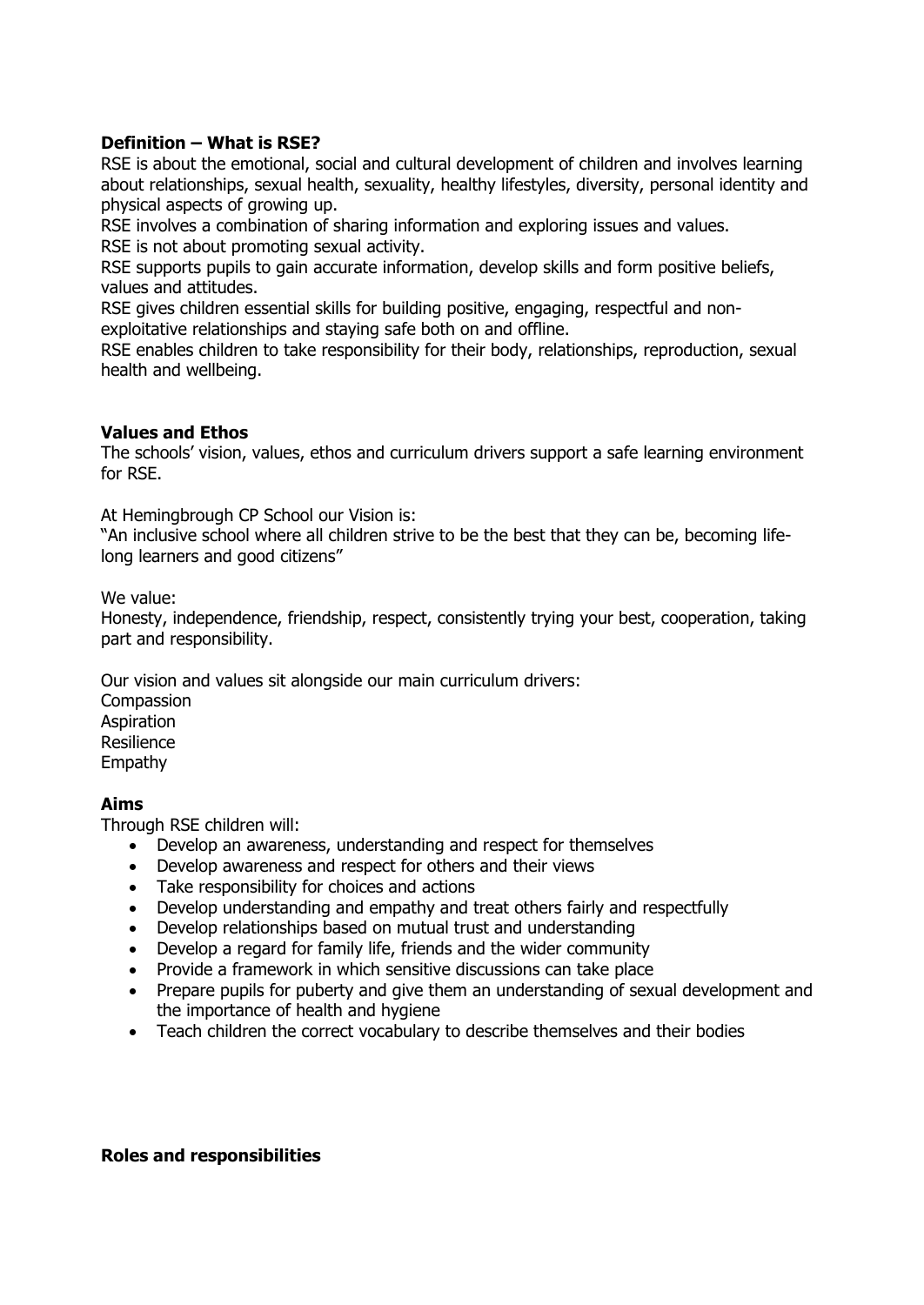### **The Governors**

The Governing Body will approve the RSE policy and hold the Headteacher to account for its implementation.

### **The Headteacher**

The Headteachers' responsibilities in relation to RSE are to:

- Ensure compliance with statutory requirements
- Liaise with all school staff to ensure effective delivery of RSE across school
- Inform Governors of provision, issues and progress
- Act upon any concerns raised or that may arise from pupil disclosure during RSE sessions
- Monitor staff CPD requirements in relation to effective teaching and learning of RSE

### **Parents / Carers**

Hemingbrough CP School aims to work in partnership with families, to value their views and keep them up to date as necessary of RSE provision.

If a parent / carer has any concerns they should speak to their child's teacher in the first instance.

### **Parental Right to withdraw their child from RSE lessons**

Parents cannot withdraw their child from Relationships or Health Education (including puberty) from September 2020.

Parents do not have the right to withdraw their children from aspects of the national curriculum for science.

Parents do have the 'right to request that their child be withdrawn from some or all of sex education delivered as part of statutory Relationships and Sex Education' (DfE guidance).

At Hemingbrough Community Primary School, puberty is taught as a statutory requirement of Health Education and covered by our Jigsaw PSHE Programme in the 'Changing Me' Puzzle (unit), and we conclude from the DFE Guidance that sex education also refers to Human Reproduction. In order to teach this in a scientific context, and knowing that National Curriculum Science requires children to know how mammals reproduce, we have opted to teach this within our science curriculum as we believe this is most appropriate for our children. Therefore, the parent right to withdraw their child is not applicable. We are, of course, happy to discuss the content of the curriculum and invite you to contact in the first instance your child's class teacher or the head teacher. We will work in active partnership with parents/carers, value their views and keep them informed about our RSE provision. If a parent/carer has any concerns about the RSE provision, we will take time to address their concerns and allay any fears they may have. If any parents/carers still decide to withdraw their child from non-statutory aspects, we shall work with them and their child to explore possible alternative provision.

### **Curriculum Delivery**

At Hemingbrough CP School we use the Jigsaw scheme. Jigsaw covers all areas of PSHE for the primary phase including statutory Relationships and Health Education. Below gives the learning theme of each of the six Puzzles (units) and these are taught across the school; the learning deepens and broadens every year.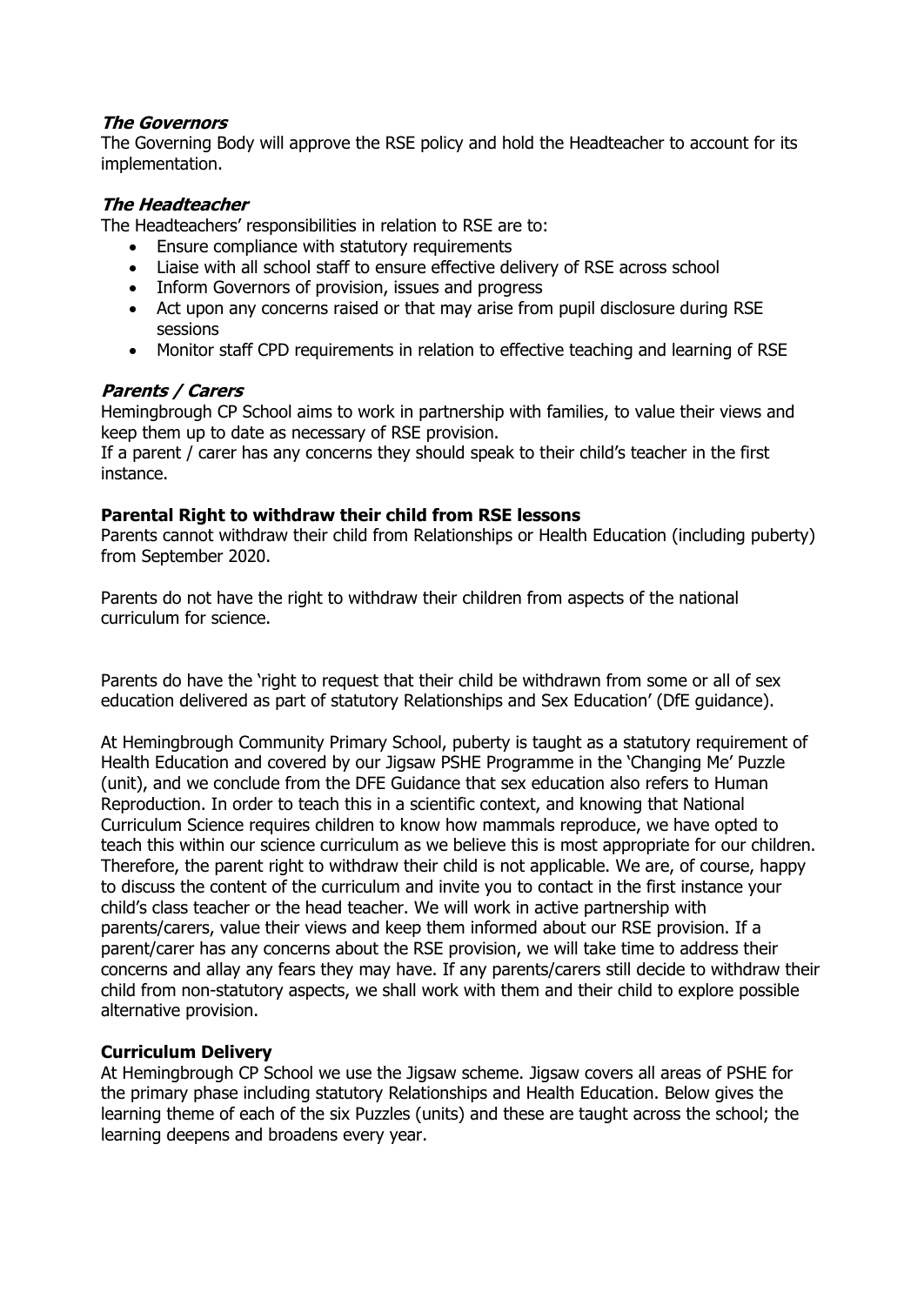Autumn 1:

Being Me in My World Includes understanding my own identity and how I fit well in the class, school and global community. Jigsaw Charter established.

Autumn 2: Celebrating Difference Includes anti-bullying (cyber and homophobic bullying included) and understanding

Spring 1: Dreams and Goals Includes goal-setting, aspirations, who do I want to become and what would I like to do for work and to contribute to society

Spring 2: Healthy Me Includes drugs and alcohol education, self-esteem and confidence as well as healthy lifestyle choices, sleep, nutrition, rest and exercise

Summer 1: Relationships Includes understanding friendship, family and other relationships, conflict resolution and communication skills, bereavement and loss

Summer 2: Changing Me Includes Relationships and Sex Education in the context of coping positively with change

RSE is taught within the PSHE curriculum across all key stages.

Puberty is taught as a statutory requirement of Health Education and covered by our Jigsaw PSHE Programme in the 'Changing Me' Puzzle

Lessons will be taught using a variety of approaches in an environment where pupils feel safe. Children will be encouraged to participate, with opportunities to develop critical thinking and relationship skills.

Some aspects of RSE will also be taught through the Science and RE curriculum.

A variety of resources will be used to support delivery of the curriculum.

The RSE curriculum will be taught by class teachers who have been trained in RSE and PSHE.

Relationships Education focuses on teaching the fundamental building blocks and characteristics of positive relationships. These include:

- Families and people who care for me
- Caring friendships
- Respectful relationships
- Online relationships
- Being safe

### **Sequential RSE module objectives found in EYFS and the 'Me and my relationships' theme for KS1 and 2:**

It is important to explain that whilst the Relationships Puzzle (unit) in Jigsaw covers most of the statutory Relationships Education, some of the outcomes are also taught elsewhere in Jigsaw e.g. the Celebrating Difference Puzzle helps children appreciate that there are many types of family composition and that each is important to the children involved. This holistic approach ensures the learning is reinforced through the year and across the curriculum.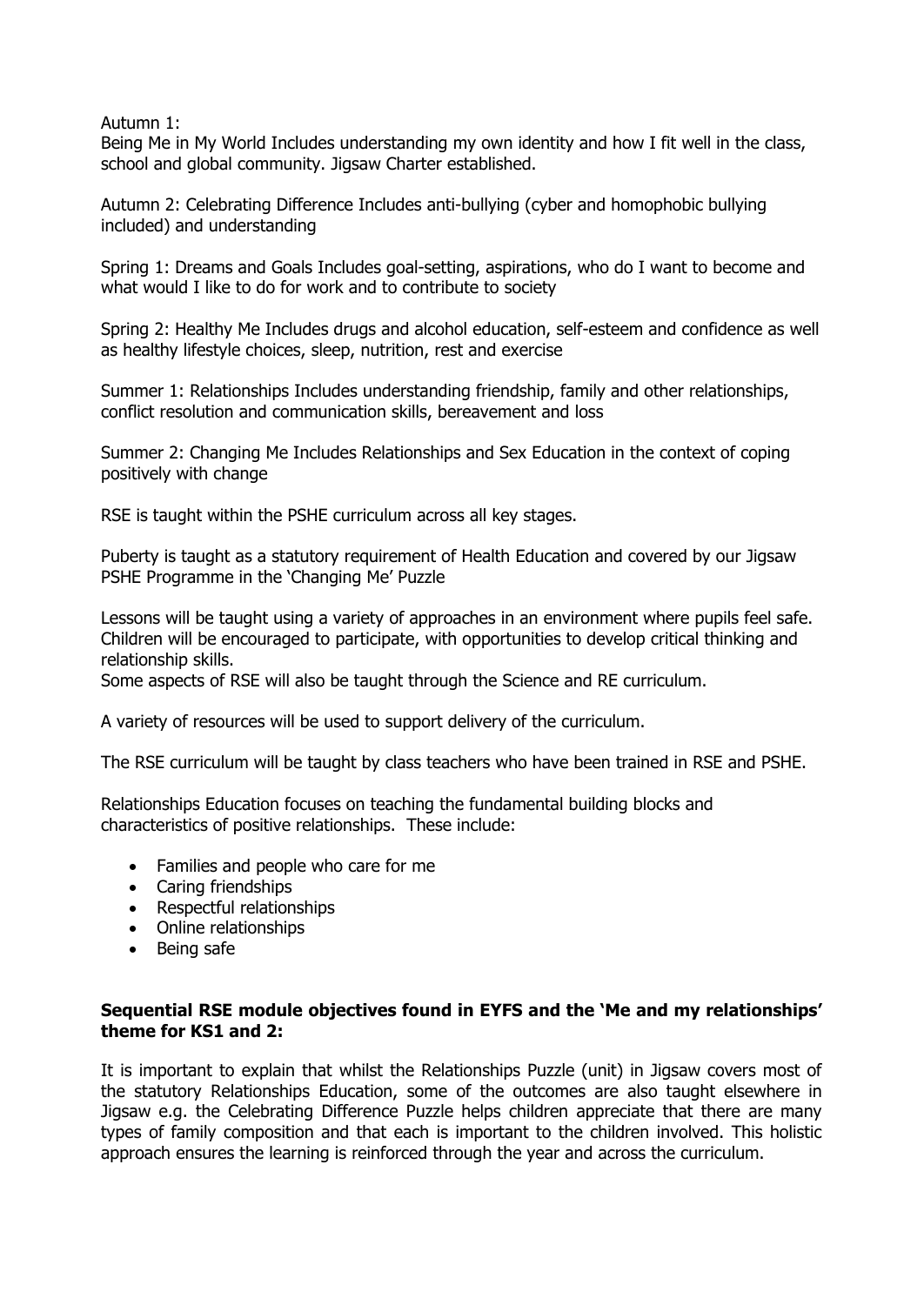# **Early years**

In Early Years the school follows the statutory framework for Early Years Foundation Stage (EYFS). This includes:

- Making relationships
- Managing feelings and behaviour
- Health and self-care
- Self-confidence and self-awareness Children are also exposed to positive gender roles ensuring these are not stereotyped.

# **Year 1:**

I know that there are different types of relationships – family, friends and others (this includes same sex families)

I know that family and friends should care for each other

I know the names for the main body parts (including external genitalia) and why it is important to keep them private

I understand what is meant by 'privacy'; my right to keep things 'private' and the importance of respecting others' privacy

I can name people who look after me, my networks and who to go to if I am worried and how to attract their attention

# **Year 2:**

I know about the changes that have happened to my body since birth

I know about the process of growing from young to old and how people's needs change

I can question whether boys and girls should behave differently and stereotypes

I understanding the importance of valuing of one's own body and recognising its uniqueness

I know the names for the main body parts (including external genitalia) and the similarities/differences between boys and girls

I know that individuals have rights over their own bodies, and that there are differences between good and bad touching

I can name people who look after me, my networks and who to go to if I am worried and how to attract their attention

# **Year 3:**

I can identify different types of relationships and show ways to maintain positive and healthy relationships (this includes same sex relationships)

I understand that relationships may change over time

I can judge what kind of physical contact is acceptable or unacceptable and how to respond including who I should tell and how to tell them

I understand the difference between secrets and surprises and understand not to keep adult secrets and when to support a friend to tell a trusted adult

I know how other families are similar or different to mine (this includes same sex)

I understand that it is OK to be different to others

I understand about growing and changing and new opportunities and responsibilities that increasing independence may bring

I can name people who look after me, my networks and who to go to if I am worried and how to attract their attention

# **Year 4:**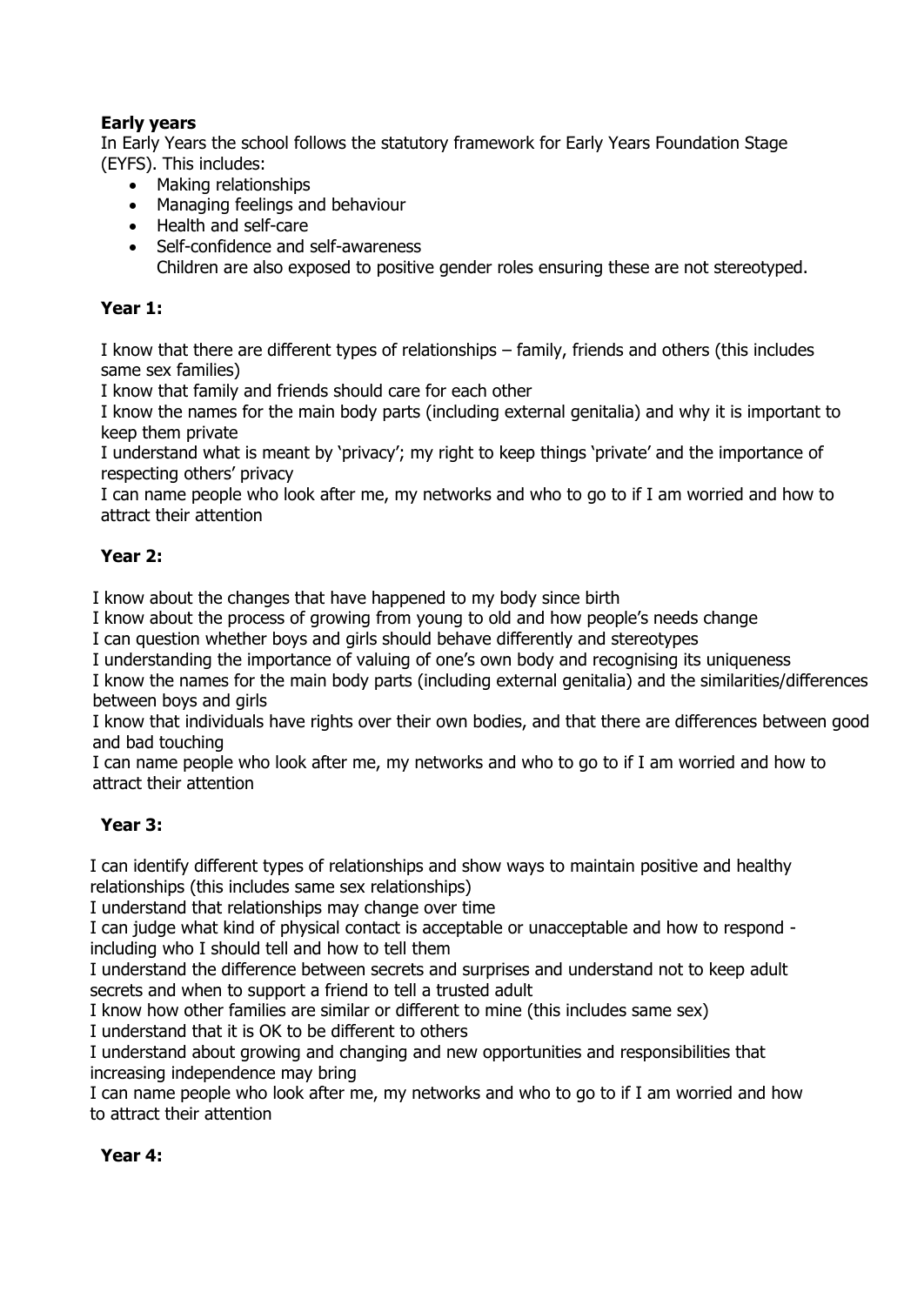I feel good about myself and my body and having an understanding of how the media presents 'body image'

I understand that my body and emotions will change as I grow older

I can recognise what love is

I know that there are different kinds of families and partnerships (includes same sex)

I can demonstrate the features of good healthy friendship

I know the importance of taking care of my own body, whilst respecting cultural differences

I can name people who look after me, my networks and who to go to if I am worried and how to attract their attention

### **Year 5:**

I understand simple, safe routines to prevent the spread of bacteria and viruses

I can name and explain male and female body parts, relating to Sex and Relationship **Education** 

I know the ways in which boys and girls grow and develop in puberty  $-$  physically and emotionally

I recognise, as I approach puberty, how people's emotions change at that time and how to deal with my feelings towards myself, my family and others in a positive way

I am aware of different types of relationships and what makes them a positive, healthy relationships and I have the skills to form and maintain a healthy relationship

I can name people who look after me, my networks and who to go to if I am worried and how to attract their attention

I know where individuals, families and groups can get help and support

### **Year 6**

I understand the physical and emotional changes I will go through at puberty

I can look after my body and health as I go through puberty

I can manage my periods (menstruation) or I understand how girls manage their periods and I am respectful of this

I know about human reproduction including conception

I recognise different risks in different situations and then decide how to behave responsibly, including judging what kind of physical contact is acceptable or unacceptable

I understand that civil partnerships and marriages are examples of stable,loving relationships freely entered into by both people (include same sex relationships)

I know that relationships change over time and that new relationships and friendships develop and the features of a positive healthy relationship

I know how to ask for help and have a range of strategies to resist pressure to do something dangerous, unhealthy, that makes me feel uncomfortable, anxious or that I believe is wrong including when to share a confidential secret

I can name people who look after me, my networks and who to go to if I am worried and how to attract their attention

### **The DfE statutory guidance states that by the end of Primary School pupils should know:**

### **Families and people who care for me**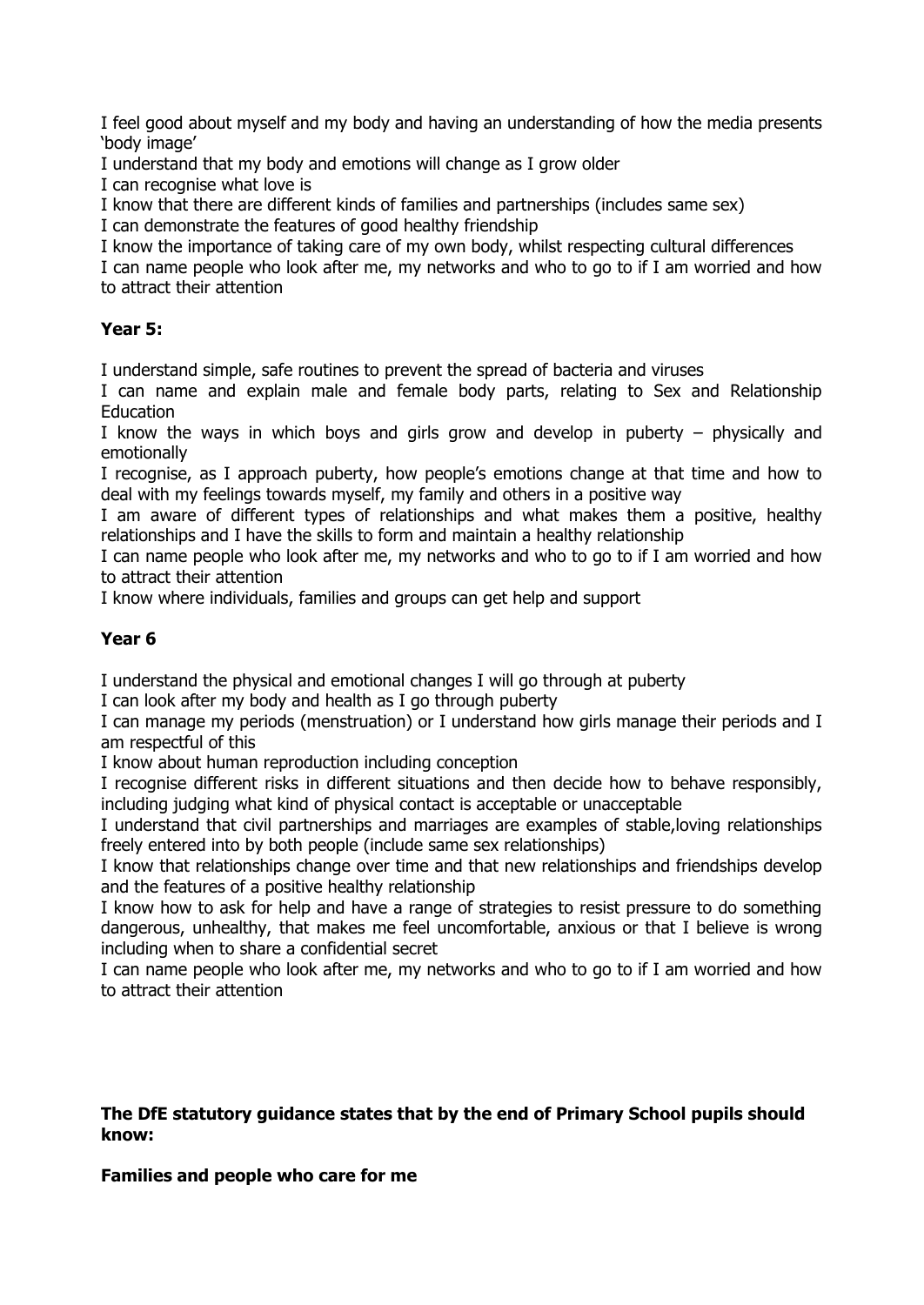• that families are important for children growing up because they can give love, security and stability.

• the characteristics of healthy family life, commitment to each other, including in times of difficulty, protection and care for children and other family members, the importance of spending time together and sharing each other's lives.

• that others' families, either in school or in the wider world, sometimes look different from their family, but that they should respect those differences and know that other children's families are also characterised by love and care.

• that stable, caring relationships, which may be of different types, are at the heart of happy families, and are important for children's security as they grow up.

• that marriage represents a formal and legally recognised commitment of two people to each other which is intended to be lifelong.

• how to recognise if family relationships are making them feel unhappy or unsafe, and how to seek help or advice from others if needed.

### **Caring friendships**

• how important friendships are in making us feel happy and secure, and how people choose and make friends.

• the characteristics of friendships, including mutual respect, truthfulness, trustworthiness, loyalty, kindness, generosity, trust, sharing interests and experiences and support with problems and difficulties.

• that healthy friendships are positive and welcoming towards others, and do not make others feel lonely or excluded.

• that most friendships have ups and downs, and that these can often be worked through so that the friendship is repaired or even strengthened, and that resorting to violence is never right.

• how to recognise who to trust and who not to trust, how to judge when a friendship is making them feel unhappy or uncomfortable, managing conflict, how to manage these situations and how to seek help or advice from others, if needed.

### **Respectful relationships**

• the importance of respecting others, even when they are very different from them (for example, physically, in character, personality or backgrounds), or make different choices or have different preferences or beliefs.

• practical steps they can take in a range of different contexts to improve or support respectful relationships.

• the conventions of courtesy and manners.

• the importance of self-respect and how this links to their own happiness.

• that in school and in wider society they can expect to be treated with respect by others, and that in turn they should show due respect to others, including those in positions of authority.

• about different types of bullying (including cyberbullying), the impact of bullying, responsibilities of bystanders (primarily reporting bullying to an adult) and how to get help.

• what a stereotype is, and how stereotypes can be unfair, negative or destructive.

• the importance of permission-seeking and giving in relationships with friends, peers and adults.

### **Online relationships**

• that people sometimes behave differently online, including by pretending to be someone they are not.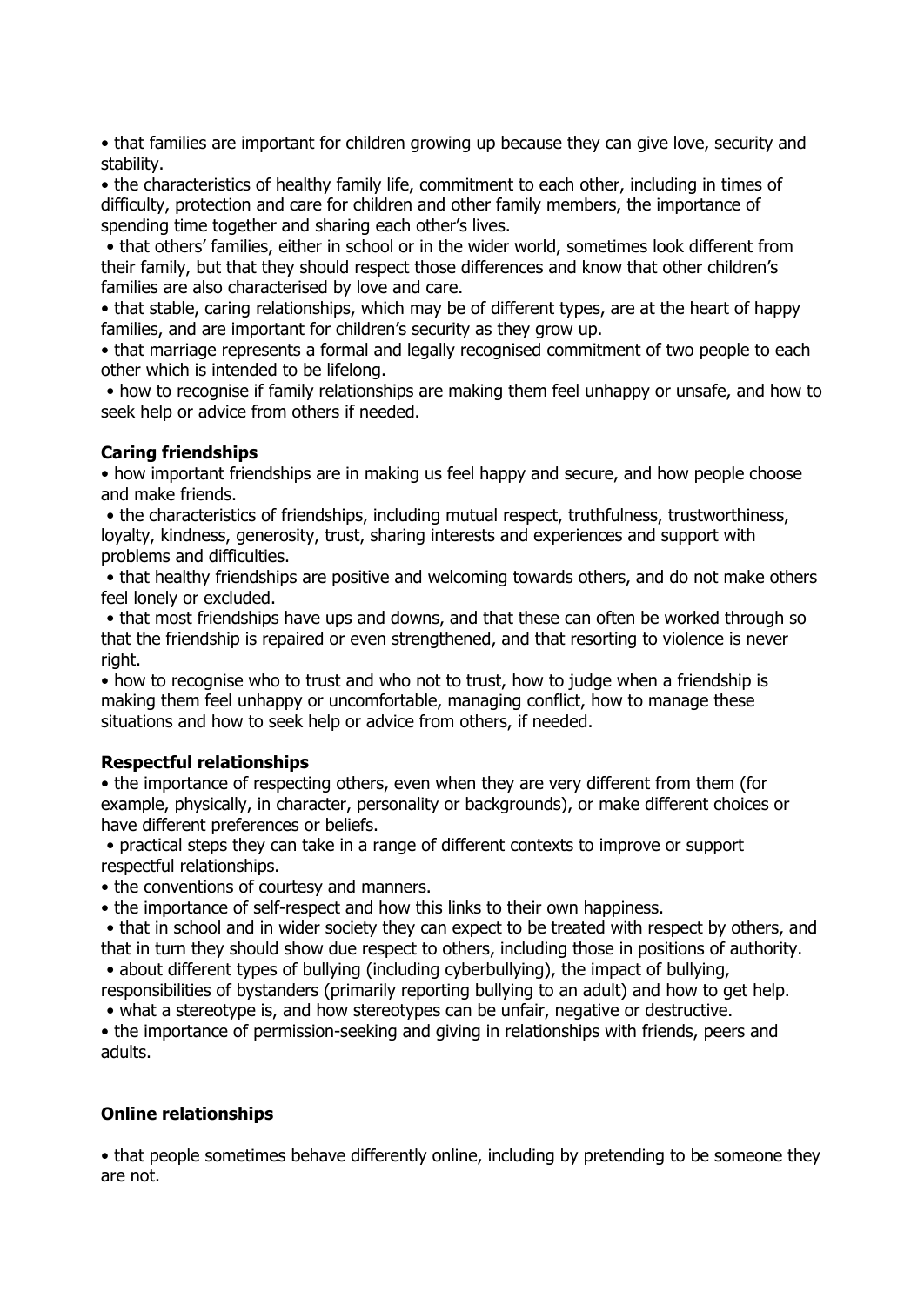• that the same principles apply to online relationships as to face-toface relationships, including the importance of respect for others online including when we are anonymous.

• the rules and principles for keeping safe online, how to recognise risks, harmful content and contact, and how to report them.

• how to critically consider their online friendships and sources of information including awareness of the risks associated with people they have never met.

• how information and data is shared and used online.

### **Being safe**

• what sorts of boundaries are appropriate in friendships with peers and others (including in a digital context).

• about the concept of privacy and the implications of it for both children and adults; including that it is not always right to keep secrets if they relate to being safe.

• that each person's body belongs to them, and the differences between appropriate and inappropriate or unsafe physical, and other, contact.

• how to respond safely and appropriately to adults they may encounter (in all contexts, including online) whom they do not know.

• how to recognise and report feelings of being unsafe or feeling bad about any adult.

• how to ask for advice or help for themselves or others, and to keep trying until they are heard.

• how to report concerns or abuse, and the vocabulary and confidence needed to do so.

• where to get advice e.g. family, school and/or other sources.

# **Equality / Inclusion**

RSE and Health education must be accessible for all pupils. School is required to comply with the requirement of the Equality Act 2010.

'Mainstream schools and special schools have a duty to ensure that children with special educational needs and learning difficulties are properly included in sex and relationship education. Sex and relationship education should help all pupils understand their physical and emotional development and enable them to make positive decisions in their lives' DfES RSE Guidance July 2000

Young people may have varying needs regarding RSE depending on their circumstances and background. The school strongly believes that all pupils should have access to SRE that is relevant to their particular needs. To achieve this, our school's approach to RSE will take account of:

**The needs of boys as well as girls.** Girls tend to have greater access to SRE than boys, both through the media (particularly magazines) and the home. We will consider the particular needs of boys, as well as girls, and approaches that will actively engage them. We shall also be proactive in combating sexism and sexist bullying.

**Ethnic and cultural diversity.** Different ethnic and cultural groups may have different attitudes to SRE. The school will consult pupils and parents/carers about their needs, take account of their views and promote respect for, and understanding of, the views of different ethnic and cultural groups.

**Varying home backgrounds.** We recognise that our pupils may come from a variety of family situations and home backgrounds. We shall take care to ensure that there is no stigmatisation of children based on their home circumstances.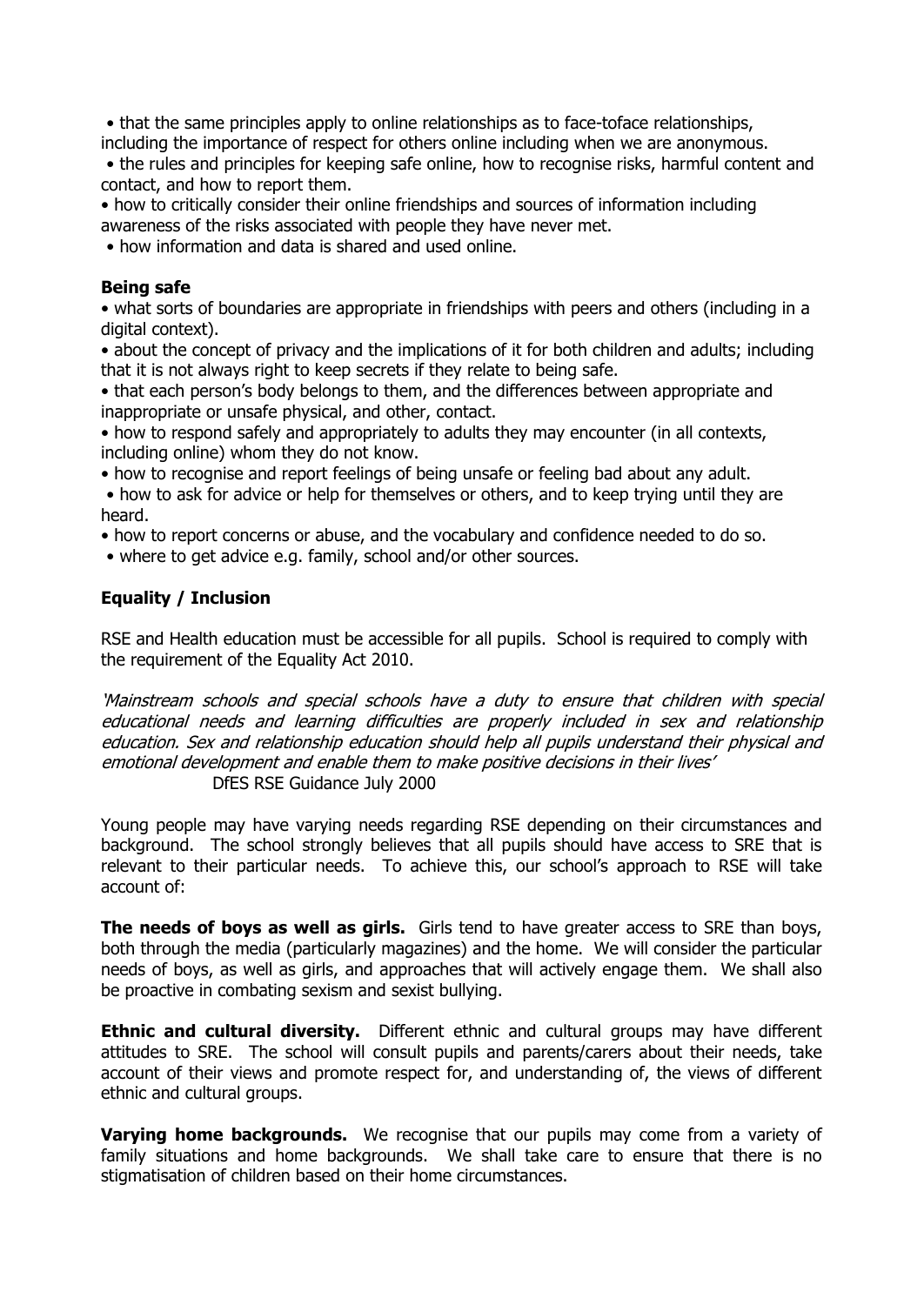**Sexuality.** According to national statistics, on average, about 5% of our pupils will go on to define themselves as Lesbian, gay, bi-sexual or transgender (LGBT). Children may also have LGBT parents/carers, brothers or sisters, other family members and/or friends. Our approach to SRE will include sensitive, honest and balanced consideration of sexuality. We shall actively tackle homophobic bullying.

**Special educational needs.** We shall take account of the fact that some pupils may have learning, emotional or behavioural difficulties or physical disabilities that result in particular SRE needs.

**The teaching programme for Sex and Relationship Education.** We intend that all pupils shall experience a programme of sex and relationships education at a level which is appropriate for their age and physical development, with adaptations for those whose cognitive development is particularly slow.

**Pupils who use alternative methods of communication.** Some pupils have physical, visual or hearing impairments or are unable to use speech and may use signing, symbols and/or communication switches and aids. The staff will adapt their teaching of sex and relationship education to ensure that these pupils have equal access. (For example Writing with Symbols or use of a computer programme which includes 'private' body parts).

**Pupils with profound and multiple learning difficulties** are not excluded from the programme. Using appropriate methods, they will experience most of the basic content; selfawareness, gender awareness, body recognition, privacy.

**Pupils with autism** will require individual teaching to meet their specific needs. SRE may be included in Picture Exchange Communication Systems (PECS) is suitable for areas such as toilet training. Explicit teaching and use of pictures and visual aids is essential to avoid confusion.

For pupils with SEND teaching will be appropriately differentiated and personalised.

### **Assessment / Monitoring, Evaluating and Reviewing**

The programme will be evaluated regularly by the Headteacher. The views of stakeholders will be taken into account to make any changes or improvements necessary.

RSE will be assessed in lined with the school's policies.

Pupils' development in RSE will be monitored and assessed by class teachers as part of our internal assessment systems.

#### **Confidentiality & Safeguarding**

RSE can be a sensitive issue. To protect privacy and engender respect for all, staff will be expected to develop ground rules with pupils at the onset of work. This will include information on confidentiality and information will be given on where pupils can get help on personal concerns both inside and outside school. Pupils should be informed about the remit of confidentiality and that staff cannot offer or guarantee pupils unconditional confidentiality. Distancing techniques will be used throughout lessons and all staff will use question boxes (or similar techniques) to allow pupils the opportunity to ask further questions anonymously.

#### **The nature of support available to pupils**

The school takes its role in the promotion of pupil wellbeing seriously. Staff endeavour to make themselves approachable and to provide caring and sensitive support for pupils in a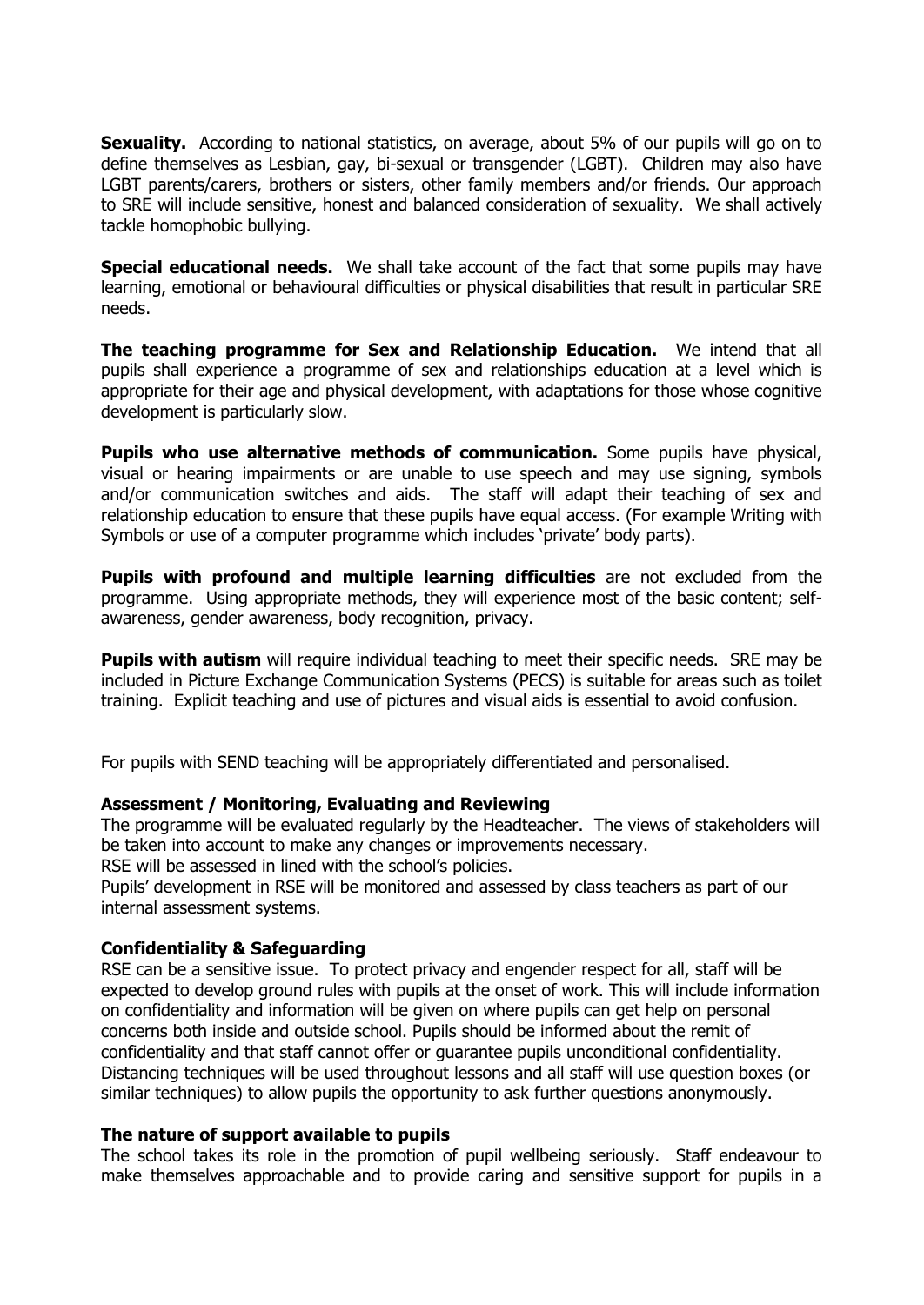number of ways. Staff may be approached for help on an individual basis. They offer a listening ear and, where appropriate, information and advice. The school will keep up to date about the development of local services and national help lines for young people and form working relationships with local agencies that are relevant to pupil needs.

### **Informing parents/carers**

We are aware that some parents/carers find it hard to cope with their children's sexual development and are happy for the school to take the initiative. We will take every opportunity to inform and involve parents and carers:

- By making our commitment clear through this policy
- By inviting parents/carers to discuss sex and relationships education when their child enters the school and when their child moves up from the primary to the secondary school.
- By discussing and agreeing a consistent approach for pupils to be used at home and at school
- By sharing website links / resources with parents/carers

School staff cannot promise absolute confidentiality if approached by a pupil for help or in the case of a disclosure. Staff must make this clear to pupils. Child Protection Procedures must be followed when any disclosures about abuse are made. It is very rare for a pupil to request absolute confidentiality. If they do, in situations other than those involving child protection issues, a careful judgement should be made about whether or not a third party needs to be informed. This judgement will be based upon:

- The seriousness of the situation and the degree of harm that the pupil may be experiencing
- The pupil's age, maturity and competence to make their own decisions. Where it is clear that a pupil would benefit from the involvement of a third party, staff should seek the consent of the child to do so. If appropriate, staff might inform the third party together with the pupil. Unless clearly inappropriate, pupils will always be encouraged to talk to their parent/carer.

### **Observing sexualised behaviour:**

If a young child 'innocently' displays sexualised behaviour either through language, drawing and /or touching. Then we will:

- Assess any safeguarding issues.
- Discuss with the parent being mindful not to make the parent feel that the behaviour is wrong in itself but rather, maybe more appropriate at other times.
- Discuss with the pupil (in an age appropriate way) giving the same messages as above.
- Have an agreed signal with the pupil to stop the behaviour when it is negatively impacting on the learning opportunity taking place.
- Suggest to parents that the pupil visits the doctor to rule out any infections or physical reasons.
- Try to identify key times of day when the behaviour is more likely to occur and make adjustments to the timetable for that pupil at that time of day.
- Find ways to reduce possible anxiety in the pupil that may be a factor contributing to the behaviour.

### **Dealing with incidents of Self Taken Images – 'Sexting'**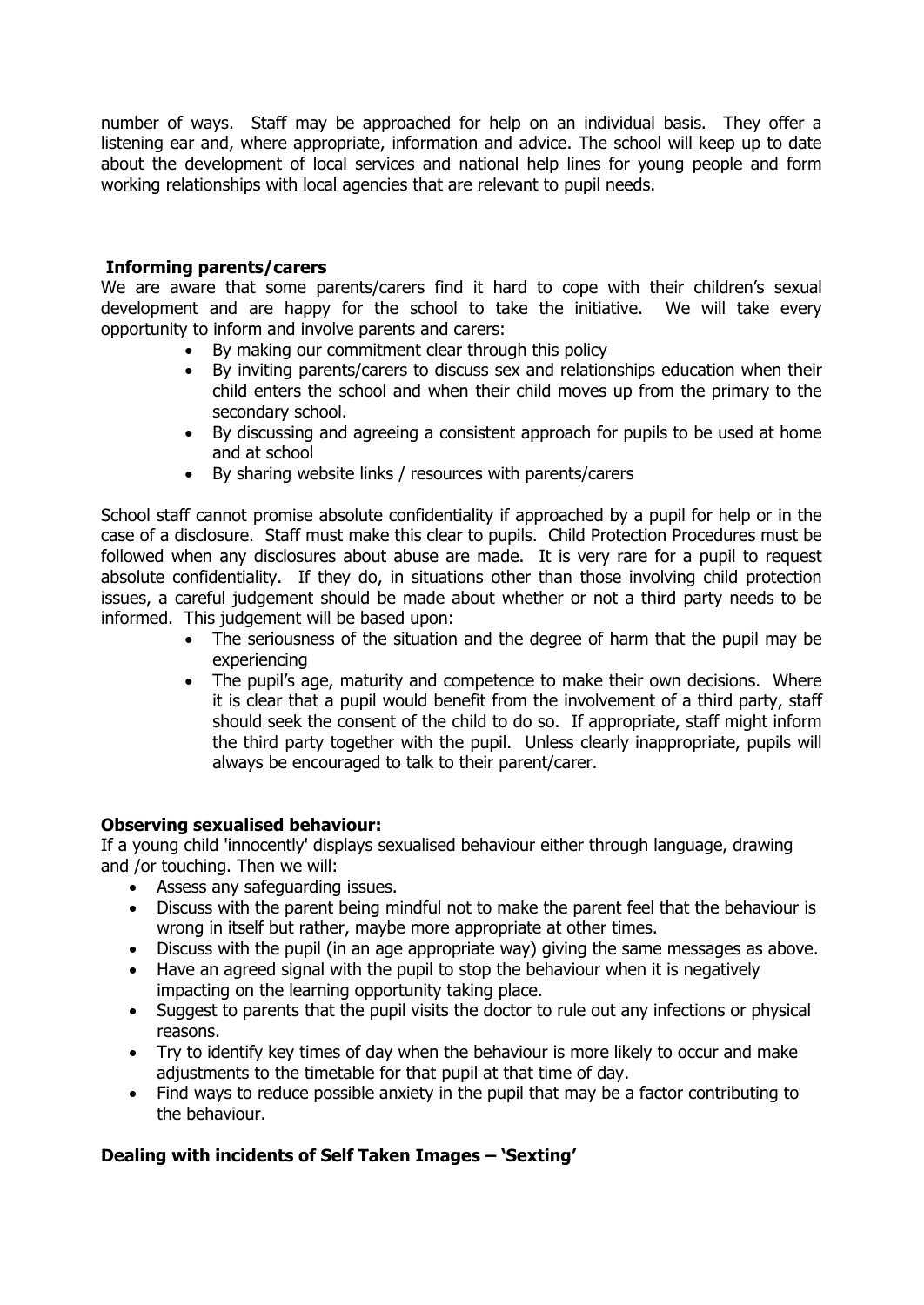Sexting is when someone sends or receives a sexually explicit text, image or video on their mobile phone, usually in a text message. In some schools there is increasing concern about pupils taking an indecent image of themselves, or someone taking the image and then sending it to their friends or boy/girlfriend via a mobile phone or some other form of technology. Once these images have been taken and sent to others, control is lost of them and they can end up anywhere. This puts the person in the images in a vulnerable position, as somebody they may or may not know now has these images and could use technology to bully, harass or even try to locate them.

It is illegal to send an indecent picture of a person under 18 on to someone else. If anyone were to have in their possession an indecent image of another minor, they would technically be in possession of an indecent image of a child, which is an offence under the Protection of Children Act 1978 and the Criminal Justice Act 1988.

The present advice for a pupil if they receive an indecent image or text from someone is not to send this image on to others. The pupils should speak to a trusted adult. If an indecent image has been posted in the online environment, someone will need to contact the service provider, such as Facebook, or Youtube to have it removed. This can be done by visiting their safety centres and following their reporting links.

If a member of school staff is shown or discovers an indecent image then:

• Refer to the Designated Senior Person in school who may seek advice from Children's Social Care

If possible, clarify and make note of the image:

- What is it ?
- Of Whom?
- Who took it?
- How/Why does the pupil have it on their device/phone?

# **Dealing with bullying**

Bullying commonly includes inappropriate and hurtful comments and behaviours concerning sexism, homophobia, appearance and other sex/relationship issues. The school takes the issue of bullying very seriously. This is reflected in the school's Anti-Bullying Policy. Staff will challenge and deal sensitively with any evidence of bullying. Pupils will be encouraged to report any incidents. Staff will endeavour to investigate any incidents of bullying as soon as possible and give feedback to pupils who complain of bullying. The RSE and PSHCE programmes will consider bullying and aim to discourage bullying based on sexism, homophobia, appearance and other sex/relationship issues.

Since 2004 all schools have been required to report and log all known incidents of bullying on school premises and to provide an annual summative report to the local authority. It is important that any form of harassment or hurtful comments of a sexual nature are seen within the context of the school's anti-bullying policy.

### **Sexual Offences Act 2003**

The Sexual Offences Act aims to clarify what constitutes a crime of sexual nature against children, young people and adults. The Act does not limit children's right to SRE and sexual health support and advice. The aim of the Act is to protect young people from sexual abuse or sexual exploitation. The Act recognises:

- The legal age for young people to consent to have sex is still 16, regardless of sexual orientation.
- Although the age of consent remains 16, it is not intended that the law should be used to prosecute mutually agreed teenage sexual activity between two young people if a